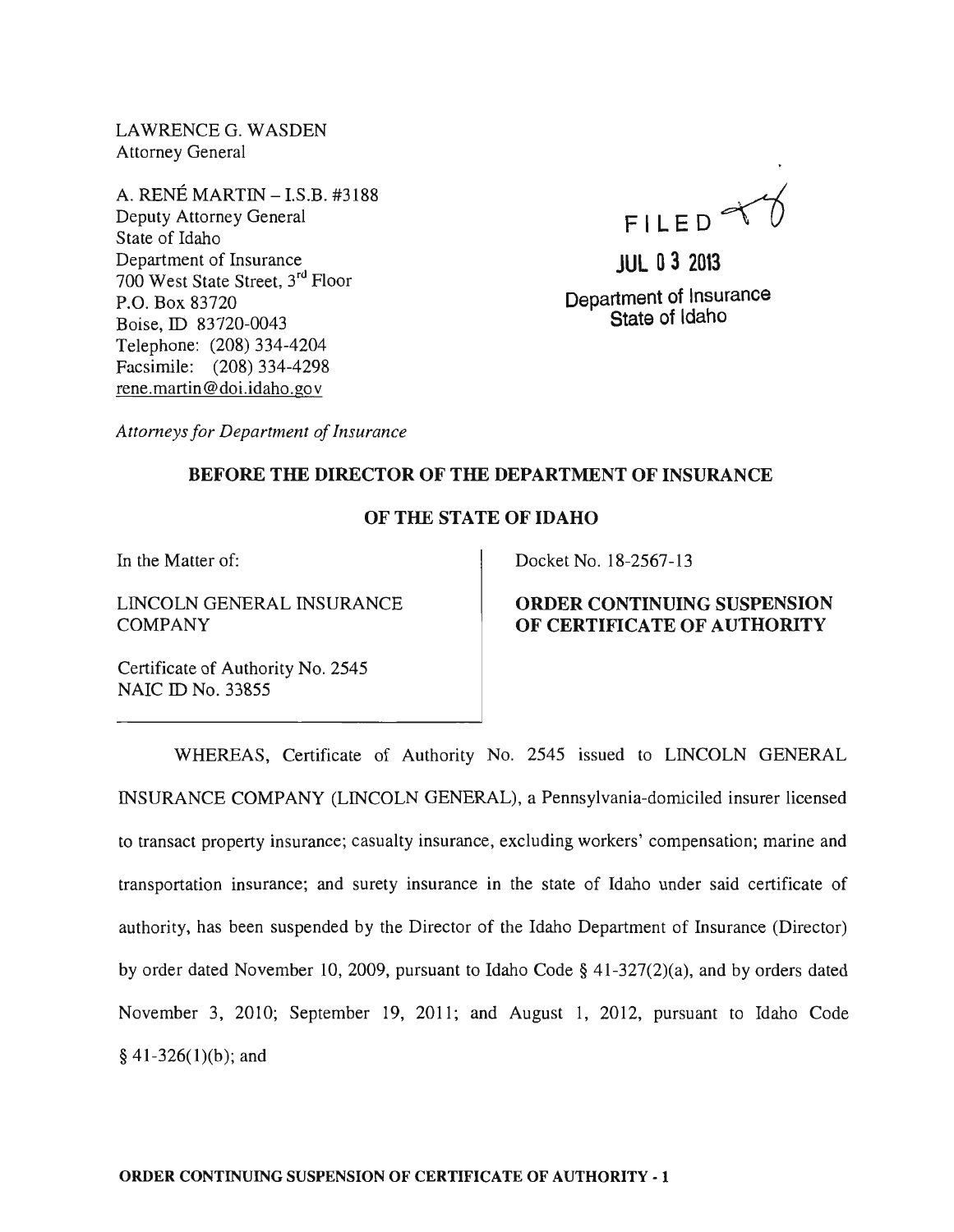WHEREAS, LINCOLN GENERAL is required to maintain capital of One Million Dollars (\$1,000,000) and surplus of One Million Dollars (\$1,000,000) pursuant to Idaho Code § 41-313; however, as of March 31, 2013, LINCOLN GENERAL reported a surplus of negative Two Million Two Hundred Fifty-two Thousand Four Hundred Sixty-one Dollars (-\$2,252,461), as reflected in its statutory financial statement of that date, and therefore does not meet the requirements for maintaining surplus set forth in Idaho Code § 41-313, and thus fails to meet the requirements for maintaining a certificate of authority in the state of Idaho;

NOW, THEREFORE, IT IS HEREBY ORDERED, pursuant to Idaho Code § 41-326(1)(b), that Certificate of Authority No. 2545 issued to LINCOLN GENERAL be CONTINUED IN SUSPENSION, effective immediately, for a period of one (1) year from the date of this order. The Director may terminate the suspension sooner if the cause for said suspension is corrected and LINCOLN GENERAL is otherwise in compliance with title 41, Idaho Code.

IT IS FURTHER ORDERED that LINCOLN GENERAL comply with the requirements of Idaho Code § 41-329, including § 41-329(2), which provides: "During the suspension period the insurer shall not solicit or write any new business in this state, but shall file its annual statement, pay fees, licenses, and taxes as required under this code, and may service its business already in force in this state, as if the certificate of authority had continued in full force."

IT IS FURTHER ORDERED, pursuant to Idaho Code § 41-330(1), that, within four (4) days after notice of this suspension is provided, LINCOLN GENERAL shall notify, by any available means, every person authorized to write business in the state of Idaho by said insurance company, to immediately cease to write any further insurance business for LINCOLN GENERAL in Idaho.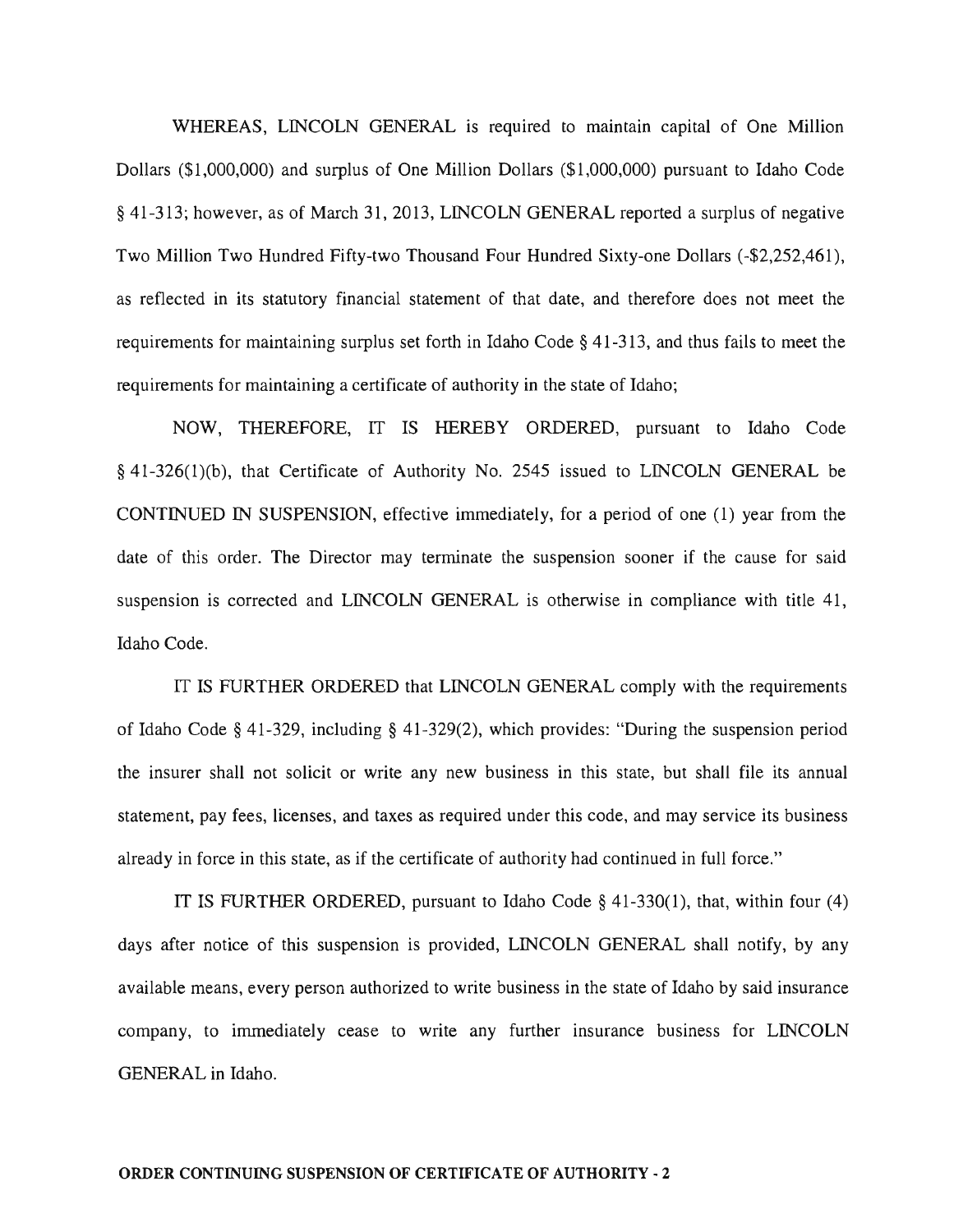DATED this  $\frac{7}{2}$  day of July, 2013.

STATE OF IDAHO DEPARTMENT OF INSURANCE

Chan feal

WILLIAM W. DEAI Director

## **NOTIFICATION OF RIGHTS**

This is a final order of the Director. Any party may file a motion for reconsideration of this final order within fourteen (14) days of the service date of this order. The agency will dispose of the petition for reconsideration within twenty-one (21) days of its receipt, or the petition will be considered denied by operation of law. *See* Idaho Code § 67-5246(4).

Pursuant to Idaho Code §§ 67-5270 and 67-5272, any party aggrieved by this final order or orders previously issued in this case may appeal this final order and all previously issued orders in this case to district court by filing a petition in the district court of the county in which:

- i. A hearing was held,
- ii. The final agency action was taken,
- iii. The party seeking review of the order resides, or operates its principal place of business in Idaho, or
- iv. The real property or personal property that was the subject of the agency action is located.

An appeal must be filed within twenty-eight (28) days of (a) the service date of this final order, (b) an order denying petition for reconsideration, or (c) the failure within twenty-one (21) days to grant or deny a petition for reconsideration, whichever is later. *See* Idaho Code § 67-5273. The filing of an appeal to district court does not itself stay the effectiveness or enforcement of the order under appeal.

#### ORDER CONTINUING SUSPENSION OF CERTIFICATE OF AUTHORITY - 3